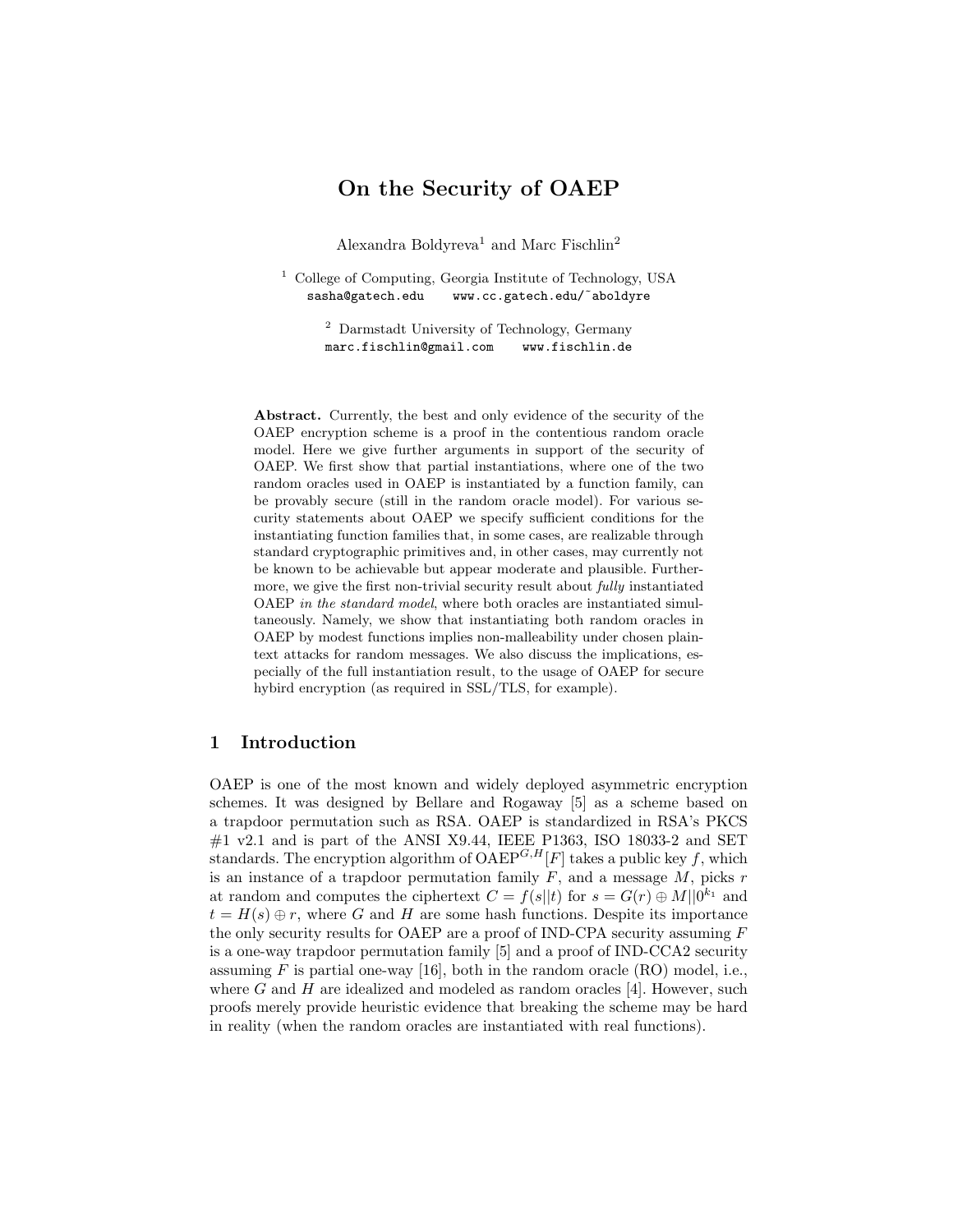A growing number of papers raised concerns regarding soundness of the controversial random oracle model [12, 19, 20, 17, 1, 14, 9, 21]. Moreover, most of the recent results question security of the practical schemes known to be secure in the RO model. For example, Dodis et al. [14] showed some evidence that the RSA Full Domain Hash signature scheme may not be secure in the standard model. Boldyreva and Fischlin [9] showed that even presumably strong candidates like perfectly one-way hash functions (POWHFs) [11, 13] are insufficient to prove security of partial instantiations of OAEP (when only one of the two random oracles is instantiated with an instance of a POWHF).

The motivation of this work is to gather evidence of soundness of the OAEP design. Like the aforementioned works our goal is to go beyond the classical RO heuristic and study security of the scheme when one or all of its ROs are instantiated. Positive results in the direction of partial instantiations would give further evidence that breaking OAEP for good instantiations is hard, because breaking the scheme would then require to exploit interdependent weaknesses between the instantiations or the family  $F$ . Given the negative results of [9] it is unlikely to expect that the properties needed from the instantiating function families are weak or even easily realizable, even if one accepts weaker security stipulations than chosen-ciphertext security for partial or full instantiations. For example, although it seems plausible, it is currently not even known whether OAEP can be proven IND-CPA secure in the standard model assuming any reasonable properties of the instantiating functions.

Here we show that security proofs for instantiations of OAEP are indeed possible. For various security statements about OAEP we specify sufficient conditions on  $G$  and  $H$  that are certainly weaker than assuming that the functions behave as random oracles, yielding "positive" security statements regarding partially instantiated OAEP. Furthermore, we give the first non-trivial security results about fully instantiated OAEP in the standard model, where both oracles G and H are instantiated simultaneously. We next discuss these results in more detail.

The OAEP Framework. For better comprehension of our technical results we first reconsider the OAEP encryption scheme from a more abstract viewpoint. Let  $f$  be a random instance of a partial one-way trapdoor permutation family F, and the encryption algorithm computes a ciphertext as  $C = f(s||t)$ . Partial one-wayness [16] requires that it is hard to find the leading part of the pre-image  $s||t$  under f and to output, say, s only. If we consider now for example a family  $F_{\text{t-clear}}$  where each function is defined as  $f \equiv g||\text{ID}$  such that  $f(s||t) = g(s)||t$ for a trapdoor permutation  $g$ , then this family  $F_{t-\text{clear}}$  is clearly partial one-way (and also a trapdoor permutation). Hence, this example describes a special case  $OAEP^{G,H}[F_{t-\text{clear}}]$  for the partial one-way trapdoor permutation family  $F_{t-\text{clear}}$ where each function outputs the *t*-part in clear. In particular, the security proof in the random oracle model for OAEP and general partial one-way families (including RSA as a special case) [16] carries over, but we outdo this by giving positive results of partial instantiation for such families  $F_{t-\text{clear}}$ .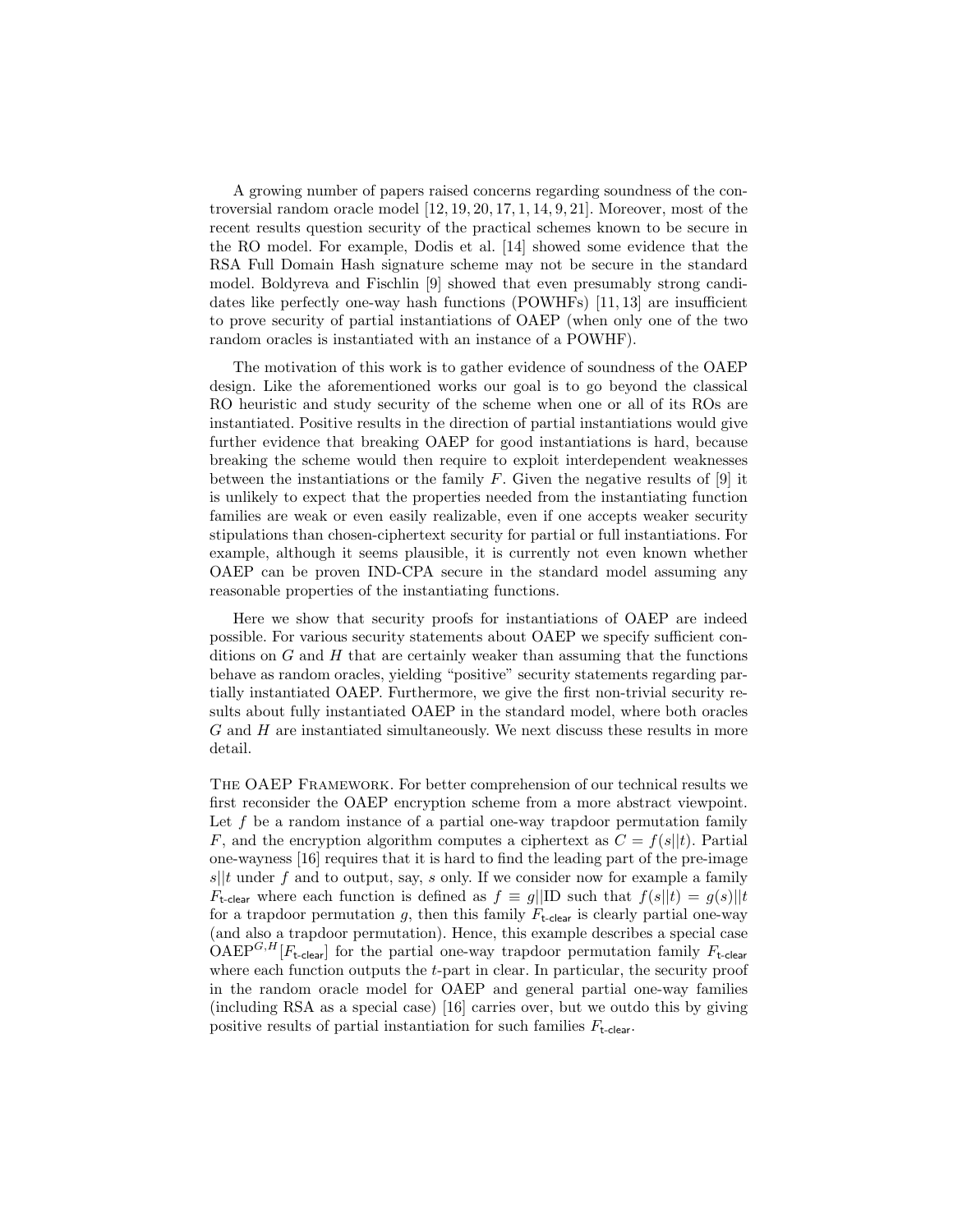Towards the standard-model security results for fully instantiated OAEP we take the above viewpoint one step further and look at  $O A E P^{G,H}[F_{\text{lsb}}|_{\text{t-clear}}]$  for families  $F_{\text{lsb||t-clear}}$  where each function f outputs the  $k_1$  least significant bits of  $s = G(r) \oplus M||0^{k_1}$  (which equal those bits of  $G(r)$ ) and t in clear. Since each function in  $F_{\text{lsb}||\text{t-clear}}$  is also a member in  $F_{\text{t-clear}}$  the partial instantiation results above remain true for  $O A E P^{G,H}[F_{\text{lsb}}|_{\text{t-clear}}].$ 

We note that security of partial instantiations of  $\text{OAEP}^{G,H}[F_{\text{t-clear}}]$  and of  $OAEP^{G,H}[F_{\text{lsb}}|_{\text{t-clear}}]$ , although for qualified partial one-way trapdoor families, also have implications for the popular  $O A E P^{G,H}$ [RSA] case. They show that any successful attacks on instantiations for RSA would have to take advantage of specific properties of the RSA function. Generic attacks which would also work for  $F_{t-\text{clear}}$  or  $F_{\text{lsb}||t-\text{clear}}$  are then ruled out.

Partial Instantiation Results. Positive results about partial instantiations were first shown in [9] for the PSS-E encryption scheme. There it was also shown, however, that perfectly one-way hash functions cannot be securely used to instantiate either one of the ROs in OAEP. These negative results about partial instantiation through POWHFs hold for  $O A E P^{G,H}[F_{t-\text{clear}}]$  as well. Yet we show that partial instantiations are possible by switching to other primitives.

To instantiate the G-oracle in  $O A E P^{G,H} [F_{t-\text{clear}}]$  while preserving IND-CCA2 security (in the random oracle model), we introduce the notion of a near-collision resistant pseudorandom generator. For such a generator G it is infeasible to find different seeds  $r \neq r'$  such that predetermined parts of the generator's outputs  $G(r)$ ,  $G(r')$  match (they may differ on other parts). To be more precise for OAEP<sup>G,H</sup>[ $F_{t\text{-clear}}$ ] the generator G is not allowed to coincide on the  $k_1$  least significant bits, bequeathing this property to the values  $s = G(r) \oplus M||0^{k_1}$  and  $s' = G(r') \oplus M \parallel 0^{k_1}$  in the encryption process. We discuss that such pseudorandom generators can be derived from any one-way permutation.

Instantiating the H oracle in OAEP turns out to be more challenging. To this end we consider non-malleable pseudorandom generators, where a given image of a seed r should not help significantly to produce an image of a related seed  $r'$ . Instantiating  $H$  through such a non-malleable pseudorandom generator the resulting scheme achieves NM-CPA security, where it is infeasible to convert a given ciphertext into one of a related message. Although this security notion for encryption schemes is not as strong as IND-CCA, it yet exceeds the classical IND-CPA security. That is, Bellare et al. [3] show that NM-CPA implies IND-CPA and is incomparable to IND-CCA1 security. Hence, NM-CPA security of schemes lies somewhere in between IND-CPA and IND-CCA2.<sup>1</sup>

We also show that it is possible to extend the above result and to instantiate the  $H$ -oracle in OAEP $^{G,H}[F_{t-\text{clear}}]$  without even sacrificing IND-CCA2 security (again, for random oracle  $G$ ). This however requires the very strong assumption for the pseudorandom generators which then must be non-malleable under

<sup>&</sup>lt;sup>1</sup> We mitigate the notion of NM-CPA such that the relation specifying related messages and the distribution over the messages must be fixed at the outset. This mildly affects the relationship to the IND notions, but we omit technical details in the introduction.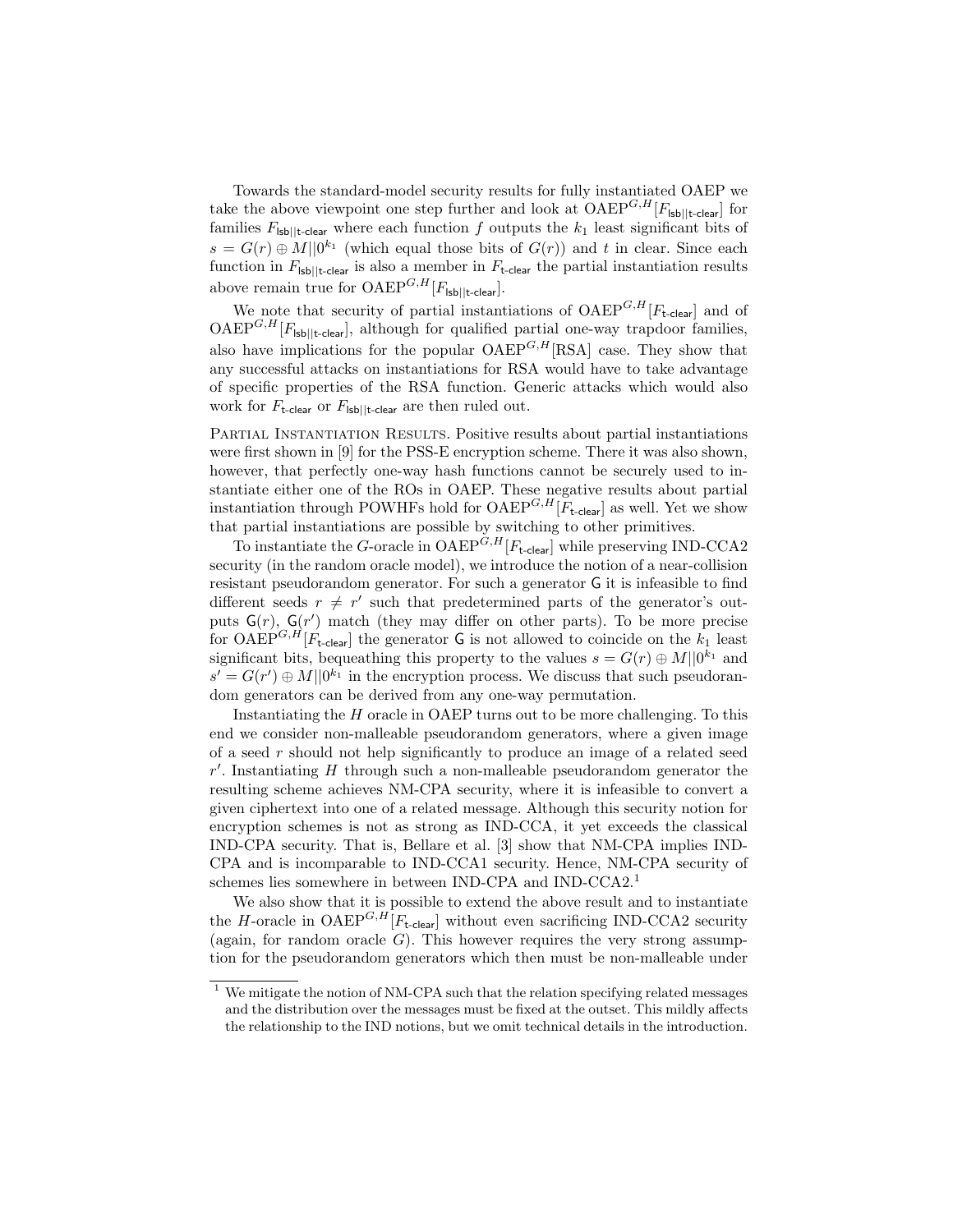chosen-image attacks. For such a generator non-malleability should even hold if the adversary can learn seeds of chosen images, and such generators resemble chosen-ciphertext secure encryption schemes already. Hence, we see this partial instantiation as a mere plausibility result that one can presumably instantiate oracle  $H$  and still have IND-CCA2 security. This is contrast to the results in [12] for example, showing that there are encryption schemes secure in the random oracle model but which cannot be securely realized for any primitive, not even for a secure encryption scheme itself.

As for the existence of non-malleable pseudorandom generators, we are not aware if they can be derived from standard cryptographic assumptions, and we leave this as an interesting open problem. We also remark that, while nonmalleability under chosen-image attacks seems to be a rather synthetic property, plain non-malleability as required in the NM-CPA result appears to be a modest and plausible assumption for typical instantiation candidates like hash functions. For instance, it should not be easy to flip bits in given hash value, affecting bits in the pre-image in a reasonable way.

FULL INSTANTIATION RESULT. Our main result is a standard-model security proof for a fully instantiated OAEP. It is not very reasonable to expect a proof of IND-CCA2 security of OAEP in the standard model, even assuming very strong properties of instantiating functions (although we all would like to see such result). As we mentioned above, we are not aware if one can even show IND-CPA security of fully instantiated OAEP.

Nevertheless we show that OAEP in the standard model can be proven to satisfy a rather strong notion of security notion, namely \$NM-CPA. It is slightly weaker than the standard non-malleability notion NM-CPA in that there is a restriction that an unknown random message is encrypted in the challenge ciphertext. A bit more formally this security notion \$NM-CPA requires that given a public key and a ciphertext of a challenge message chosen uniformly at random from a large message space it is hard to compute a valid ciphertext of a message non-trivially related to the challenge message. Note that this is consistent with how asymmetric schemes are typically used to build hybrid encryption schemes, where the key of the symmetric scheme is derived from a random string encrypted with the public-key scheme. To appreciate the power of the \$NM-CPA definition we note that it implies for example the notion of OW-CPA and, moreover, Bleichenbacher's attack [7] on PKCS #1 v1.5 is not possible for \$NM-CPA secure schemes.<sup>2</sup> Thus our result provides better evidence that OAEP resists such attacks, and specifies what properties of the instantiating functions are sufficient for this.

 $^2$  Bleichenbacher's attack works by generating a sequence of ciphertexts from a given ciphertext and verifying validity of the derived ciphertexts by querying the decryption oracle. While requiring *adaptive* queries to recover the entire message, one can view the message in first derived ciphertext in such an attack as having a small (but not negligible) probability of being non-trivially related to the original (possibly random) message.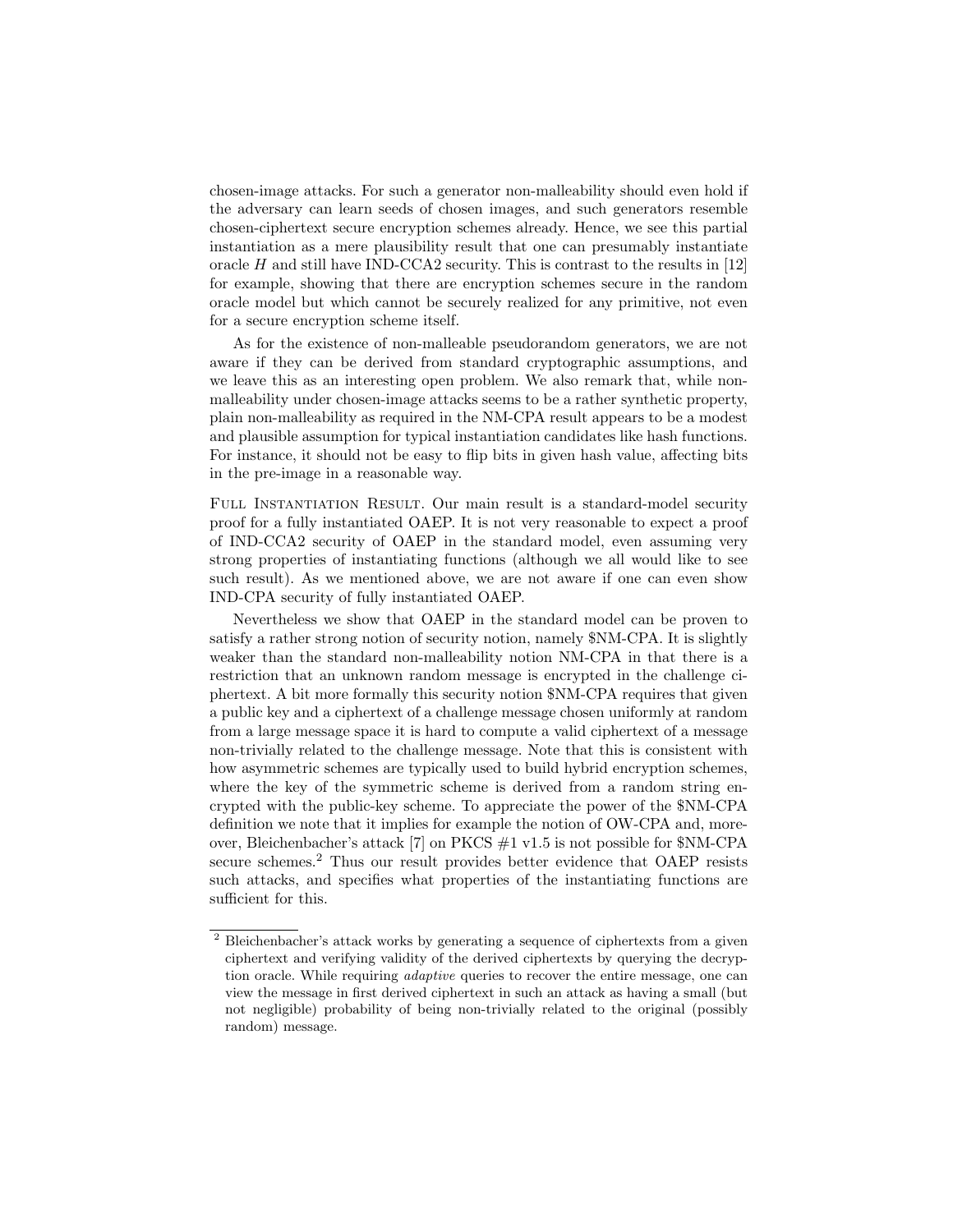For our full instantiation proof we consider  $O A E P^{G,H}[F_{\text{lsbl}|t-\text{clear}}]$  where the t-part and the least significant bits of the s-part are output in clear. To achieve the  $N$ M-CPA security notion under full instantiation of both oracles  $G$  and  $H$  in OAEP<sup>G,H</sup>[ $F_{\text{lsb}||\text{t-clear}}$ ] we need to augment the near-collision resistant generator G by a trapdoor property, allowing to invert images efficiently given the trapdoor information; such generators exist if trapdoor permutations exist. We again use a non-malleable pseudorandom generator  $H$  for instantiating  $H$ . Assuming that the generators above exist we show that  $O A E P^{G,H}[F_{\text{lsb}||\text{t-clear}}]$  is \$NM-CPA.<sup>3</sup>

To give further evidence of the usefulness of the \$NM-CPA notion we finally show that we can derive a hybrid encryption scheme that is NM-CPA in the random oracle model from an asymmetric scheme secure in the sense of \$NM-CPA. For this, one encrypts a random string  $r$  with the asymmetric scheme and then runs r through an idealized key derivation process to obtain  $K = G(r)$ , modeled through a random oracle  $G$ . The actual message is then encrypted with a symmetric scheme for key  $K$ . The construction of such hybrid encryption schemes resembles the encryption method in SSL/TLS [18]. There, simply speaking, the client encrypts a random string under the server's public key and then both parties derive the actual symmetric key K by hashing the random string iteratively. If one considers this hashing step as an idealized process then our results provide a security guarantee for this technique. Observe that this result is still cast in the random oracle model; yet it separates the security of the key derivation process from the security of the asymmetric encryption scheme and can be seen as a partial instantiation for the random oracles in the encryption algorithm.

PROSPECT. The random oracle model should provide confidence that the design of a cryptographic scheme is sound, even if a security proof in the standard model for this scheme is missing. The heuristic argument is that "good" instantiations of random oracles then give evidence that no "clever" attacks against a scheme work. But the well-known negative results about the random oracle principle have raised some doubts how much confidence this security heuristic really gives.

The approach we take here towards challenging the doubts is to trade security goals against partial or full instantiations of random oracles. Our "test case" OAEP shows that this is a viable way and gives more insights in "how clever" attacks against the instantiations would have to be. And while this still does not rule out the possibility of extraordinary attacks we see this as an important supplement to the random oracle heuristic and to the question how instantiating candidates should be selected, hopefully inciting other results along this direction.

### 2 Preliminaries

If S is a set then  $x \stackrel{s}{\leftarrow} S$  means that the value x is chosen uniformly at random from  $S$ . If  $\mathcal A$  is a deterministic (resp. randomized algorithm) with a single output

<sup>3</sup> Very recently, Brown [2] has shown that RSA-OAEP cannot be proven OW-CPA under certain security reductions. Our approach here does not fall under this kind of reductions and does not contradict his result. We provide more details in Section 3.2.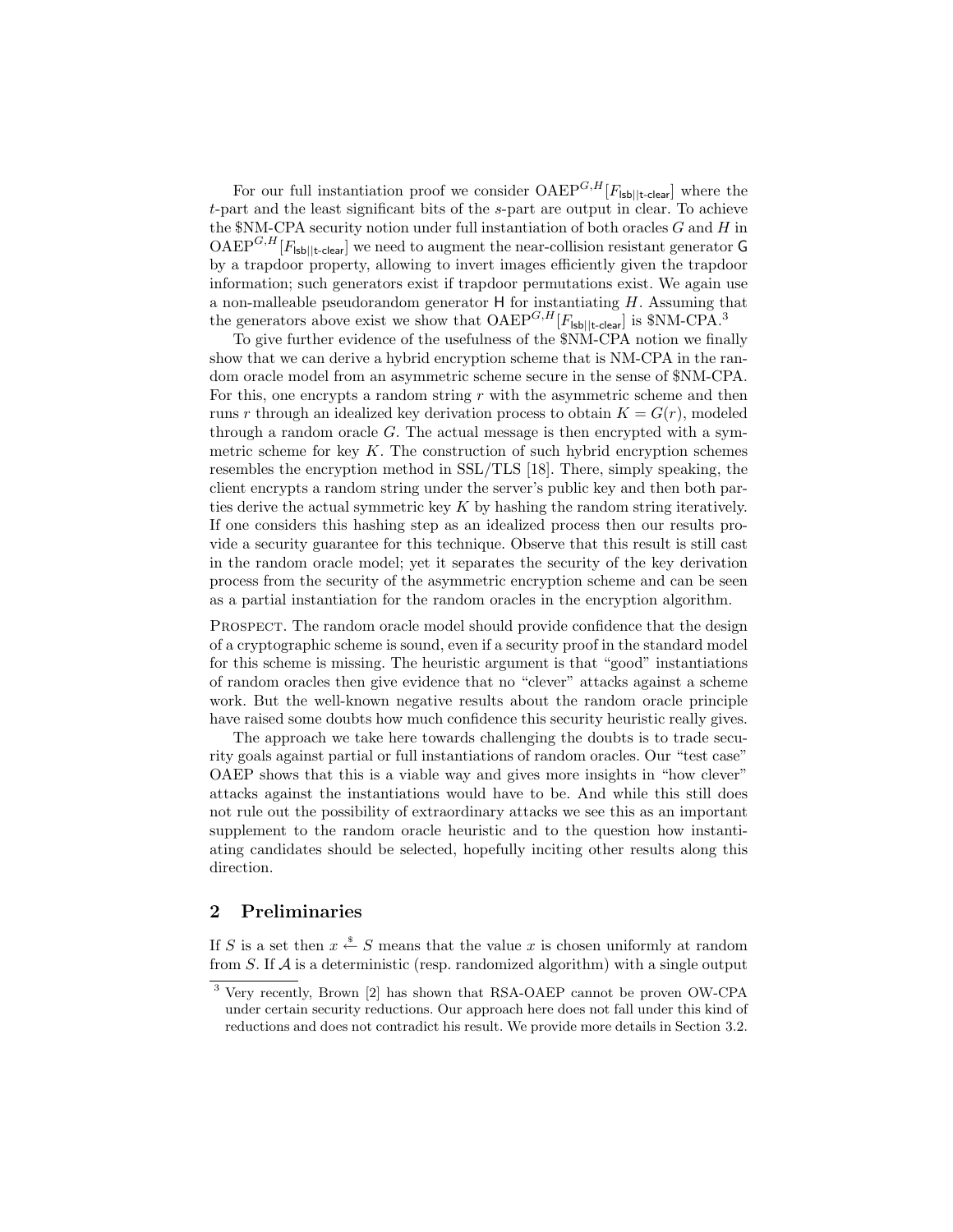then  $x \leftarrow \mathcal{A}(y, z, \dots)$  (resp.  $x \stackrel{\$}{\leftarrow} \mathcal{A}(y, z, \dots)$ ) means that the value x is assigned the output of A for input  $(y, z, \ldots)$ . An algorithm is called efficient if it runs in polynomial time in the input length (which, in our case, usually refers to polynomial time in the security parameter).

A function family  $F = \bigcup_k F(1^k)$  consists of sets of functions  $F(1^k) = \{f :$  $\{0,1\}^{m(k)} \rightarrow \{0,1\}^{n(k)}\}.$  It is called a family of trapdoor permutations if for each  $f \in F(1^k)$  there exists  $f^{-1}$  such that  $f(f^{-1}) \equiv \text{ID}$ . We usually identify the functions f and  $f^{-1}$  simply with their descriptions, and write  $(f, f^{-1}) \stackrel{\$}{\leftarrow} F(1^k)$ for the random choice of f (specifying also  $f^{-1}$ ) from the family  $F(1^k)$ . Unless stated differently the minimal assumption about a function family in this paper is that it is one-way, and that it is efficiently computable.

#### 2.1 The OAEP Framework

The OAEP encryption framework [5] is parameterized by integers  $k, k_0$  and  $k_1$ (where  $k_0, k_1$  are linear functions of k) and makes use of a trapdoor permutation family F with domain and range  $\{0,1\}^k$  and two random oracles

$$
G: \{0,1\}^{k_0} \to \{0,1\}^{k-k_0}
$$
 and  $H: \{0,1\}^{k-k_0} \to \{0,1\}^{k_0}$ .

The message space is  $\{0,1\}^{k-k_0-k_1}$ . The scheme  $\text{OAEP}^{G,H}[F] = (\mathcal{K}, \mathcal{E}, \mathcal{D})$  is defined as follows:

- The key generation algorithm  $\mathcal{K}(1^k)$  picks a pair  $(f, f^{-1}) \leftarrow F(1^k)$  at random. Let pk specify f and let sk specify  $f^{-1}$ .
- The encryption algorithm  $\mathcal{E}(pk, M)$  picks  $r \stackrel{\$}{\leftarrow} \{0, 1\}^{k_0}$ , and computes  $s \leftarrow$  $G(r) \oplus (M||0^{k_1})$  and  $t \leftarrow H(s) \oplus r$ . It finally outputs  $C \leftarrow f(s||t)$ .
- The decryption algorithm  $\mathcal{D}(sk, C)$  computes  $s \mid t \leftarrow f^{-1}(C), r \leftarrow t \oplus H(s)$ and  $M \leftarrow s \oplus G(r)$ . If the last  $k_1$  bits of M are zeros, then it returns the first  $k - k_0 - k_1$  bits of M, else it returns  $\perp$ .

The encryption scheme  $O A E P^{G,H}[F]$  is IND-CCA2 secure in the RO model if the underlying trapdoor permutation family  $F$  is partial one-way [16].

As a side effect of the partial one-wayness result for OAEP [16] we can immediately conclude security of a particular OAEP variant, where we use partial one-way trapdoor permutation family  $F_{t-\text{clear}}$  based on a trapdoor permutation function family F. Namely, each function  $f_{t-\text{clear}}: \{0,1\}^k \to \{0,1\}^k$  in  $F_{t-\text{clear}}$ is described by  $f_{t-\text{clear}}(s||t) \equiv f(s)||ID(t) = f(s)||t$  for a one-way permutation  $f: \{0,1\}^{k-k_0} \to \{0,1\}^{k-k_0}$ , i.e., the t-part is output in clear. A random instance  $(f_{t-\text{clear}}, f_{t-\text{clear}}^{-1}) \leftarrow F_{t-\text{clear}}(1^k)$  is sampled by picking  $(f, f^{-1}) \leftarrow F(1^k)$  and setting  $f_{\text{t-clear}}$  as above (the inverse  $f_{\text{t-clear}}^{-1}$  is straightforwardly defined). Then  $F_{\text{t-clear}}$ is clearly partial one-way and thus  $O A E P^{G,H}[F_{t-\text{clear}}]$  IND-CCA2 secure in the random oracle model.

Analogously, we consider another important variant of OAEP where we also output the  $k_1$  least significant bits  $\text{lsb}_{k_1}(s)$  of s in clear and merely apply the trapdoor function f to the leading  $k - k_0 - k_1$  bits of s. That is, a random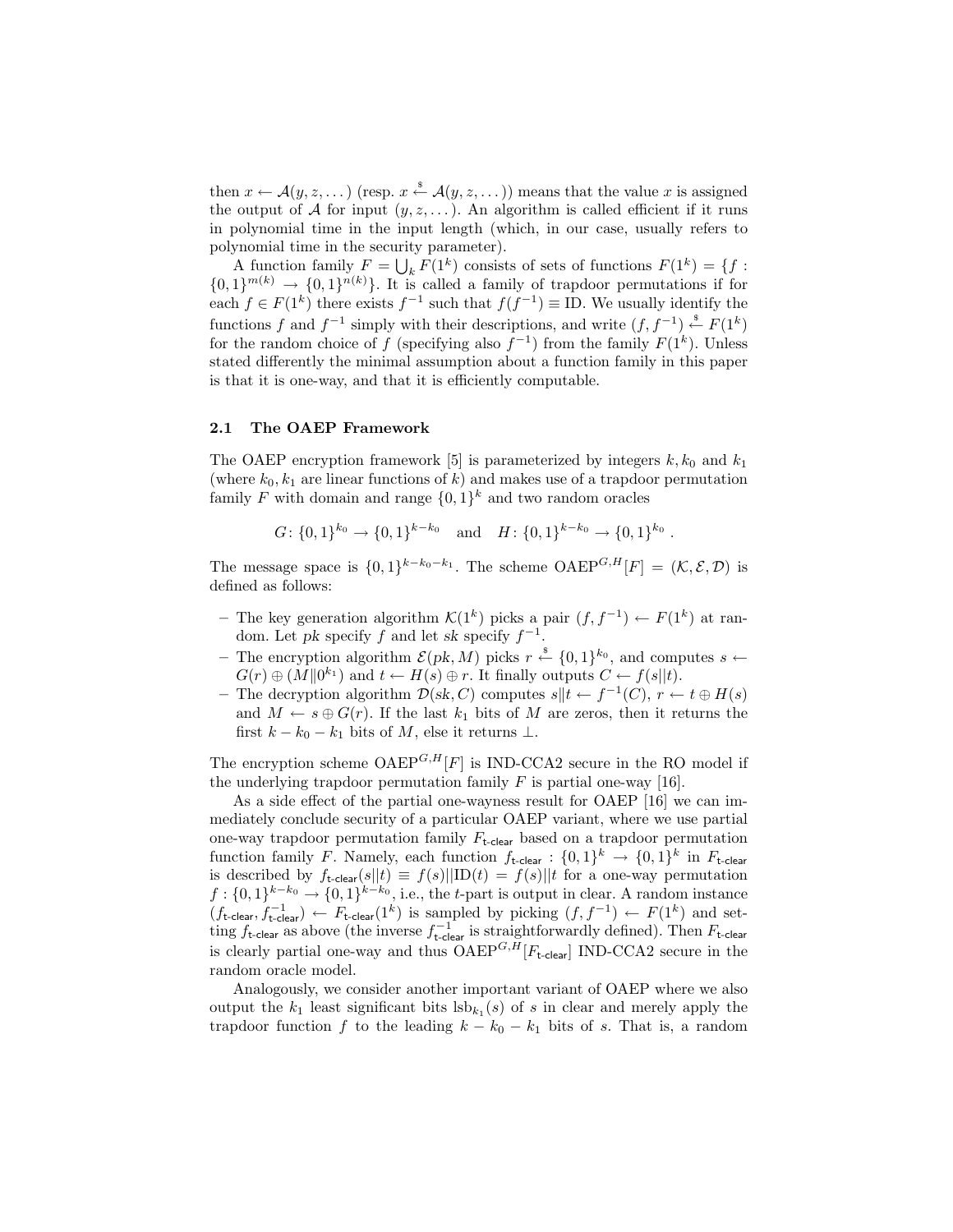function  $f_{\text{lsb}||\text{t-clear}}: \{0,1\}^k \to \{0,1\}^k$  in  $F_{\text{lsb}||\text{t-clear}}(1^k)$  is described by a random trapdoor permutation  $f: \{0,1\}^{k-k_0-k_1} \to \{0,1\}^{k-k_0-k_1}$  and  $f_{\text{lsb}||\text{t-clear}}(s||t) =$  $f(s_{1...k-k_0-k_1})||\text{lsb}_{k_1}(s)||t.$  Note that since  $s = G(r) \oplus M||0^{k_1}$  this means that we output the least significant bits  $\mathrm{lsb}_{k_1}(G(r))$  of  $G(r)$  and t in clear. For this reason we sometimes write  $s||\gamma$  instead of s and denote by  $\gamma$  the  $k_1$  bits  $\text{lsb}_{k_1}(G(r))$ such that  $f_{\text{lsb}||\text{t-clear}}(s||\gamma||t) = f(s)||\gamma||t$ .  $F_{\text{lsb}||\text{t-clear}}$  is clearly partial one-way and  $OAEP^{G,H}[F_{\text{lsb||t-clear}}]$  is IND-CCA2 secure in the random oracle model.

In both cases we often identify  $F_{t-\text{clear}}$  resp.  $F_{\text{lsb||t-\text{clear}}}$  simply with the underlying family  $F$  and vice versa. In particular we often denote a random function from  $F_{t-\text{clear}}$  or  $F_{\text{lsb}||t-\text{clear}}$  simply by f. We call  $F_{t-\text{clear}}$  resp.  $F_{\text{lsb}||t-\text{clear}}$  the induced family of F.

RANDOM ORACLE INSTANTIATIONS. For an instantiation of the random oracle  $G$ in OAEP<sup>G,H</sup>[F] we consider a pair of efficient algorithms  $\mathcal{G} =$  (KGenG, G) where KGenG on input  $1^k$  returns a random key K and the deterministic algorithm<sup>4</sup> G maps this key K and input  $r \in \{0,1\}^{k_0}$  to an output string  $\mathsf{G}(K,r) = \mathsf{G}_K(r)$  of  $k - k_0$  bits. Then we write  $\text{OAEP}^{\mathcal{G},H}[F]$  for the encryption scheme which works as defined above, but where the key pair  $(sk, pk)$  is now given by  $sk = (f^{-1}, K)$ and  $pk = (f, K)$  and where each evaluation of  $G(r)$  is replaced by  $G_K(r)$ . We say that  $OAEP^{\mathcal{G},H}[F]$  is a partial G-instantiation of  $OAEP$  through  $\mathcal{G}$ .

A partial H-instantiation OAEP<sup>G,H</sup>[F] of OAEP through H and partial instantiations of the aforementioned OAEP variations are defined accordingly. If we instantiate both oracles  $G, H$  simultaneously then we speak of a *full instan*tiation  $O A E P^{\mathcal{G},\mathcal{H}}[F]$  of  $O A E P$  through  $\mathcal G$  and  $\mathcal H$ .

#### 2.2 Security of Encryption Schemes

In this section we review the relevant security notions for asymmetric encryption schemes  $AS = (K, \mathcal{E}, \mathcal{D})$ . In addition to indistinguishability under chosenplaintext and chosen-ciphertext attacks (IND-CPA, IND-CCA1, IND-CCA2) see for instance [3] for formal definitions— we occasionally also rely on the notions of non-malleability. This notion was introduced and formalized in [15, 3]. The most basic version is called NM-CPA and says that a ciphertext of a message  $M^*$  should not help to find a ciphertext of a related message  $M$ , where the distribution of message  $M^*$  is defined by an efficient distribution  $\mathcal M$  and related messages are specified by an efficient relation  $R$ , both chosen by the adversary.

Definition 1 (NM-CPA). Let AS be an asymmetric encryption scheme. Then AS is called secure in the sense of NM-CPA if for for every efficient algorithm<br>A the following random variables  $\mathbf{Exp}_{AS,A}^{\text{nm-cpa-1}}(k)$ ,  $\mathbf{Exp}_{AS,A}^{\text{nm-cpa-0}}(k)$  are computationally indistinguishable:

<sup>&</sup>lt;sup>4</sup> In general, the instantiating functions can be randomized. This requires some care with the decryption algorithms and possibly introduces new attacks. Since our results all hold with respect to deterministic algorithms this is beyond our scope here; see [9] for more details.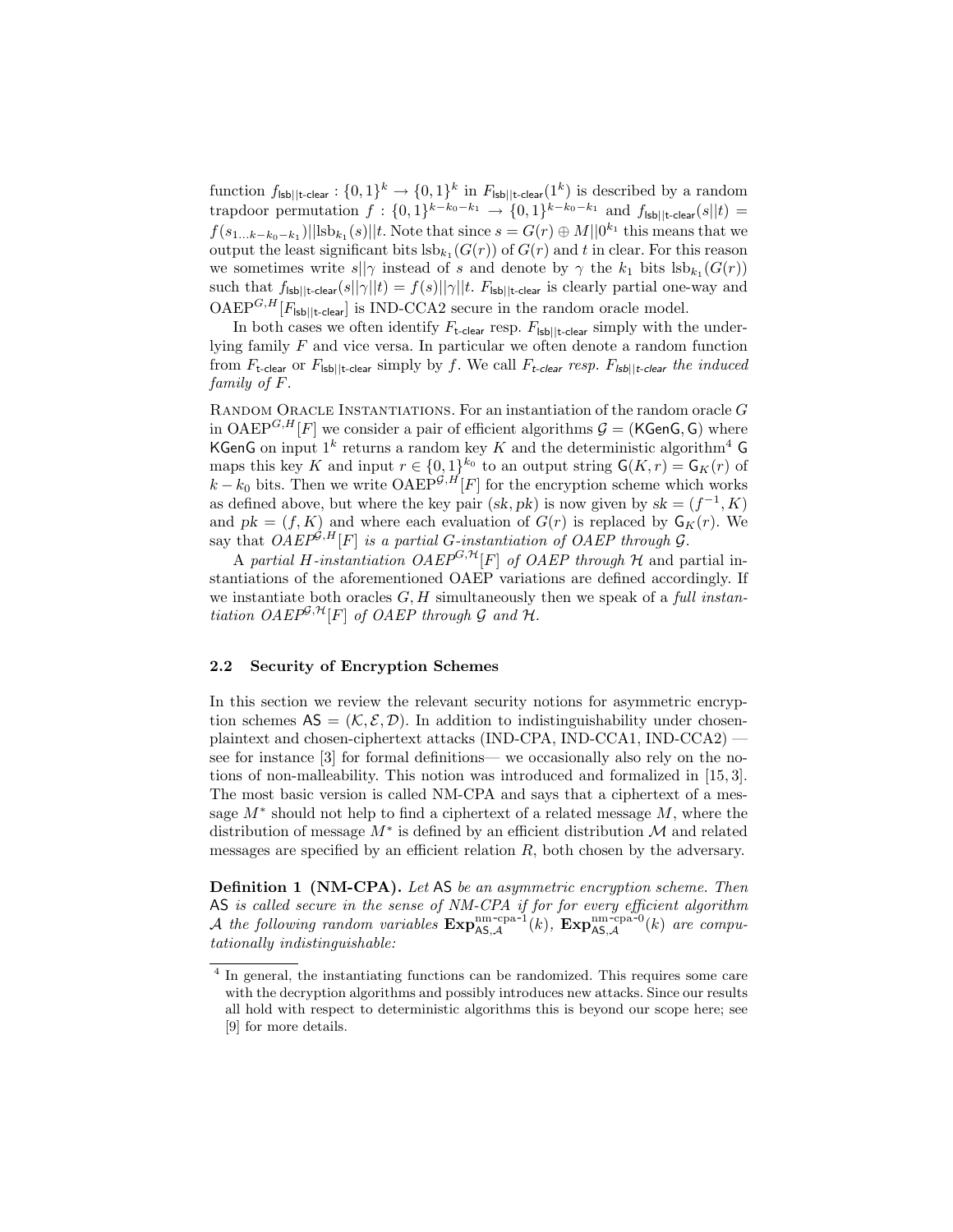$Experiment\; {\rm Exp}^{\rm nm\hbox{-}cpa\hbox{-}1}_{\rm AS, \mathcal A}(k) \big| Experiment\; {\rm Exp}^{\rm nm\hbox{-}cpa\hbox{-}0}(k)$  $(pk, sk) \stackrel{\$}{\leftarrow} \mathcal{K}(1^k)$  $(\mathcal{M},$  state)  $\stackrel{\hspace{0.1em}\mathsf{\scriptscriptstyle\$}}{\leftarrow} \mathcal{A}(pk)$  $M^* \overset{\hspace{0.1em}\mathsf{\scriptscriptstyle\$}}{\leftarrow} \mathcal{M}$  $C^* \overset{\hspace{0.1em}\mathsf{\scriptscriptstyle\$}}{\leftarrow} \mathcal{E}_{pk}(M^*)$  $(R, C) \stackrel{\$}{\leftarrow} \mathcal{A}(\text{state}, C^*)$  $M \leftarrow \mathcal{D}_{sk}(C)$ Return 1 iff  $(C \neq C^*) \wedge R(M^*, M)$  $(pk, sk) \stackrel{\$}{\leftarrow} \mathcal{K}(1^k)$  $(\mathcal{M},$  state $) \overset{\hspace{0.1em}\mathsf{\scriptscriptstyle\$}}{\leftarrow} \mathcal{A}(pk)$  $M^* \stackrel{\hspace{0.1em}\mathsf{\scriptscriptstyle\$}}{\leftarrow} \mathcal{M} \; ; \; M' \stackrel{\hspace{0.1em}\mathsf{\scriptscriptstyle\$}}{\leftarrow} \mathcal{M}$  $C' \overset{\hspace{0.1em}\mathsf{\scriptscriptstyle\$}}{\leftarrow} \mathcal{E}_{pk}(M')$  $(R, C) \stackrel{\$}{\leftarrow} \mathcal{A}(\mathsf{state}, C')$  $M \leftarrow \mathcal{D}_{\text{sk}}(C)$ Return 1 iff  $(C \neq C') \wedge R(M^*, M)$ 

It is assumed that the messages in the support of  $M$  have equal length.

We note that the original definition of NM-CPA in [3] actually allows the adversary to output a vector of ciphertexts. Our results for OAEP merely hold with respect to binary relations and therefore we restrict the definition here to such relations. We remark that the aforementioned relationships of NM-CPA to the indistinguishability notions, e.g., that this notion is strictly stronger than the one of IND-CPA, hold for relations of arity two as well.

We define a weaker security notion is that of \$NM-CPA where the adversary does not have the ability to choose a distribution over the messages, but where a random message is encrypted and the adversary tries to find a ciphertext of a related message.

**Definition 2 (\$NM-CPA).** Let  $AS = (K, \mathcal{E}, \mathcal{D})$  be an asymmetric encryption scheme and let M for input  $1^k$  describe the uniform distribution over all  $\ell(k)$  bit strings for some polynomial  $\ell$ . Then AS is called secure in the sense of \$NM-CPA if for for every efficient algorithm A and for every efficient relation R the fol-<br>lowing random variables  $\mathbf{Exp}_{AS,\mathcal{A},\mathcal{M},R}^{s_{\text{nm-cpa-1}}}(k)$ ,  $\mathbf{Exp}_{AS,\mathcal{A},\mathcal{M},R}^{s_{\text{nm-cpa-1}}}(k)$  are computationally indistinguishable:

|                                                                       | $\textit{Experiment}~\text{Exp}_{\textsf{AS.A.M.}R}^{\text{\$nm-cpa-1}}(k) \big  \textit{Experiment}~\text{Exp}_{\textsf{AS.A.M.}R}^{\text{\$nm-cpa-0}}(k)$ |
|-----------------------------------------------------------------------|-------------------------------------------------------------------------------------------------------------------------------------------------------------|
| $(pk, sk) \stackrel{\$}{\leftarrow} \mathcal{K}(1^k)$                 | $(pk, sk) \stackrel{\$}{\leftarrow} \mathcal{K}(1^k)$                                                                                                       |
| $M^* \stackrel{\$}{\leftarrow} \mathcal{M}(1^k)$                      | $M^* \stackrel{\$}{\leftarrow} \mathcal{M}(1^k)$ ; $M' \stackrel{\$}{\leftarrow} \mathcal{M}(1^k)$                                                          |
| $C^* \xleftarrow{\$} \mathcal{E}_{pk}(M^*)$                           | $C' \overset{\hspace{0.1em}\mathsf{\scriptscriptstyle\$}}{\leftarrow} \mathcal{E}_{\text{pk}}(M')$                                                          |
| $C \stackrel{\$}{\leftarrow} \mathcal{A}(pk, C^*, \langle R \rangle)$ | $C \stackrel{\$}{\leftarrow} \mathcal{A}(pk, C', \langle R \rangle)$                                                                                        |
| $M \leftarrow \mathcal{D}_{sk}(C)$                                    | $M \leftarrow \mathcal{D}_{sk}(C)$                                                                                                                          |

Return 1 iff

 $(C \neq C') \wedge R(M^*, M)$ 

Return 1 iff

 $(C \neq C^*) \wedge R(M^*, M)$ 

While the notion of  $N$ M-CPA is weaker than the one of NM-CPA —in addition to the restriction to uniformly distributed messages the relation is now fixed in advance— it yet suffices for example to show security in the sense of OW-CPA (where the adversary's goal is to recover a random message in a given ciphertext) and it also covers Bleichenbacher's attack on PKCS #1 v1.5. In Section 5 we also show that the notion of \$NM-CPA is enough to derive NM-CPA security under an idealized key derivation function. Namely, one encrypts a random string r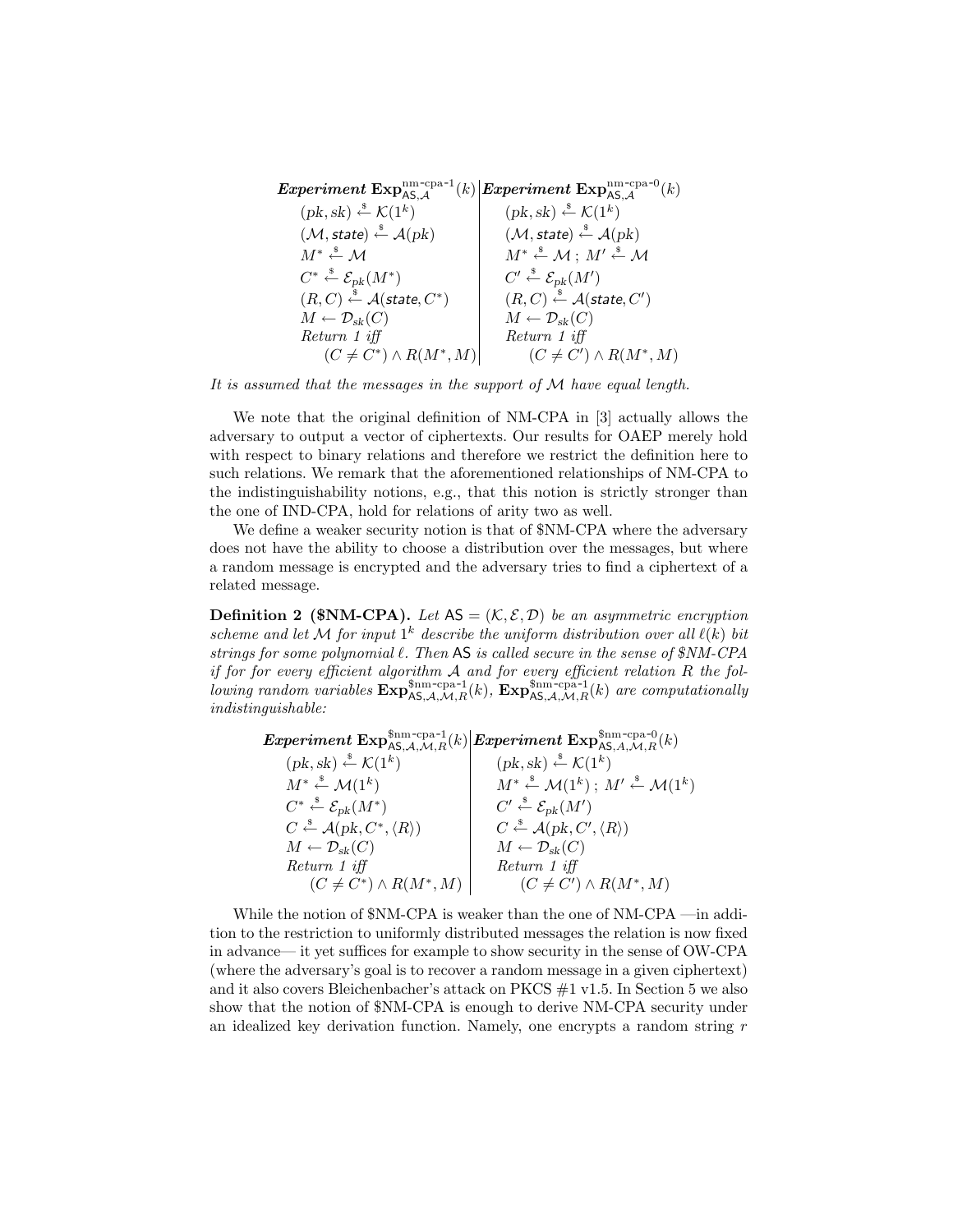under the  $N$ M-CPA public-key encryption scheme and then pipes r through a random oracle G to derive a key  $K = G(r)$  for the symmetric scheme. In fact, one can view the SSL encryption method where the client sends an encrypted random key to the server and both parties derive a symmetric key through a complicated hash function operation as a special case of this method. Then this result about lifting \$NM-CPA to NM-CPA security, together with the \$NM-CPA security proof for the full instantiation of  $O A E P_{\text{lsb}||\text{t-clear}}$ , provides an interesting security heuristic (as long as the key derivation process behaves in an ideal way).

#### 2.3 Pseudorandom Generators

Typically, the minimal expected requirement when instantiating a random oracle is that the instantiating function describes a pseudorandom generator, consisting of the key generation algorithm KGen producing a public key  $K$  and the evaluation algorithm G mapping a random seed  $r$  with key  $K$  to the pseudorandom output. Usually the output of this generator should still look random when some side information  $\text{hint}(r)$  about the seed r is given. This probabilistic function hint must be of course uninvertible, a weaker notion than one-wayness  $(cf. [11]).$ 

We also incorporate into the definition the possibility that the key generation algorithm outputs some secret trapdoor information  $K^{-1}$  in addition to K. Given this information  $K^{-1}$  one can efficiently invert images. If this trapdoor property is not required we can assume that  $K^{-1} = \perp$  and often omit  $K^{-1}$  in the key generator's output.

Definition 3 ((Trapdoor) Pseudorandom Generator). Let KGen be an efficient key-generation algorithm that takes as input  $1^k$  for  $k \in \mathbb{N}$  and outputs a key  $K$ ; let  $G$  be an efficient deterministic evaluation algorithm that, on input  $K$ and a string  $r \in \{0,1\}^k$  returns a string of length  $\ell(k)$ . Then  $\mathcal{G} =$  (KGen, G) is called a pseudorandom generator (with respect to hint) if the following random variables are computationally indistinguishable:

 $-$  Let  $K \leftarrow \mathsf{KGen}(1^k)$ ,  $r \stackrel{\$}{\leftarrow} \{0,1\}^k$ ,  $h \leftarrow \mathsf{hint}(r)$ , output  $(K, \mathsf{G}(K, r), h)$ .  $-$  Let  $K$   $\leftarrow$  KGen $(1^k),~r$   $\stackrel{\hspace{0.1em}\mathsf{\scriptscriptstyle\$}}{ \scriptscriptstyle\leftarrow}~\{0,1\}^k,~h$   $\leftarrow$  hint $(r),~u$   $\leftarrow$   $\{0,1\}^{\ell(n)},~output$  $(K, u, h).$ 

Furthermore, if there is an efficient algorithm  $\mathsf{TdG}$  such that for any  $k \in \mathbb{N}$ , any  $(K, K^{-1})$  ← KGen(1<sup>k</sup>), any  $r \in \{0,1\}^k$  we have  $G(K, TdG(K^{-1}, G(K,r)))$  =  $G(K, r)$  then (KGen, G, TdG) is called a trapdoor pseudorandom generator.

For our results about OAEP we often need further properties from the pseudorandom generator, including near-collision resistance and non-malleability. The former means that given a seed  $r$  it is hard to find a different seed  $r'$ such that  $\mathsf{G}(K,r)$  and  $\mathsf{G}(K,r')$  coincide on a predetermined set of bits (even if they are allowed to differ on the other bits). Non-malleability refers to generators where the generator's output for a seed should not help to produce an image of a related seed. We give precise definitions and details concerning existential questions on site.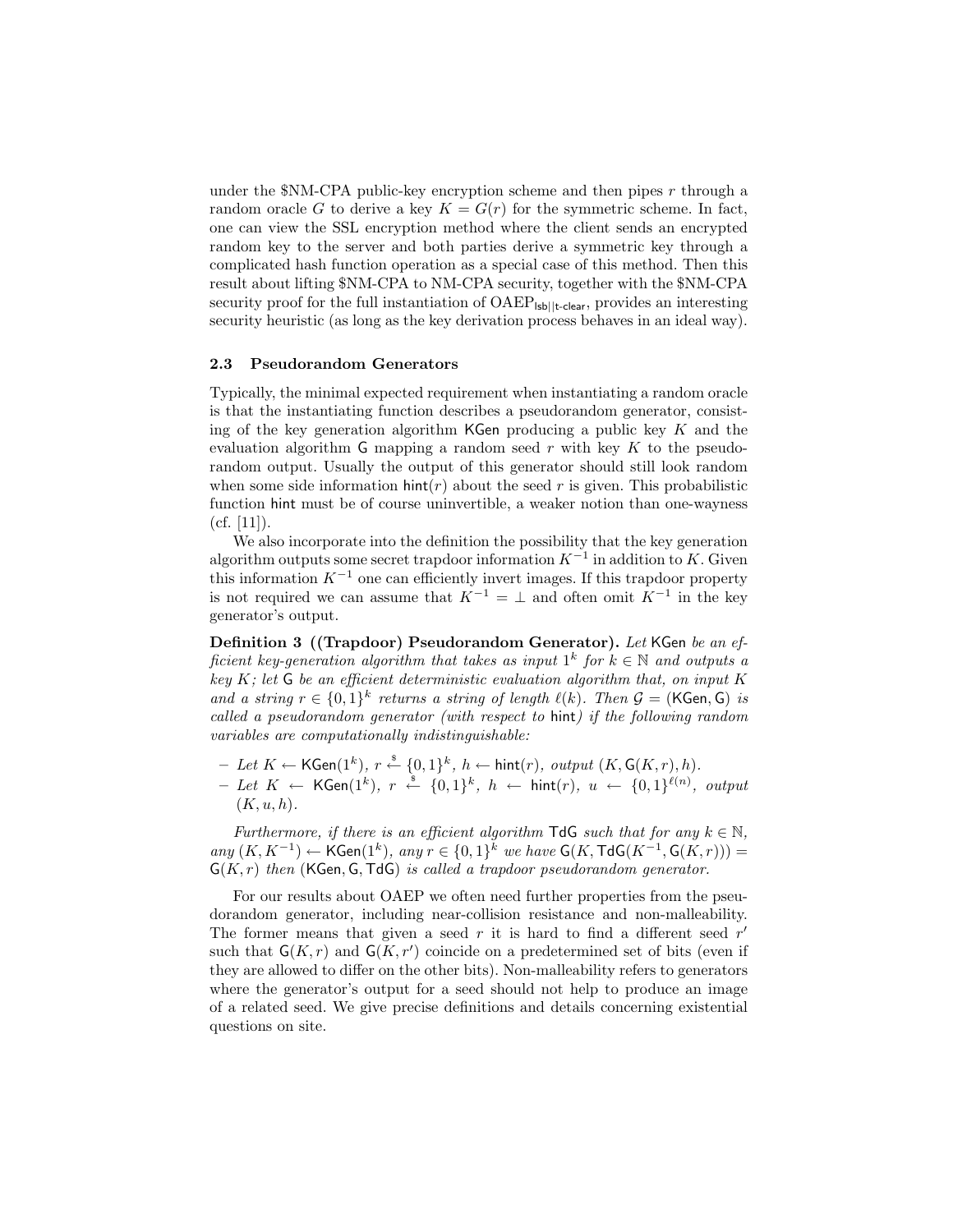# 3 Partial Instantiations for OAEP

In this section we prove security of partial instantiations of OAEP. Our results show that one can replace either one of the random oracle in OAEP by reasonable primitives and still maintain security (in the random oracle model).

#### 3.1 Instantiating the G-Oracle for IND-CCA2 security

We first show how to construct a pseudorandom generator with a special form of collision-resistance. This property says that finding an input  $r'$  to a random input r, such that  $G(K,r)$  and  $G(K,r')$  coincide on the k least significant bits  $\text{lsb}_k(\mathsf{G}(K,r)), \text{lsb}_k(\mathsf{G}(K,r'))$ , is infeasible. According to comparable collision types for hash functions [6] we call this near-collision resistance.

Definition 4 (Near-collision Resistant Pseudorandom Generator). A pseudorandom generator  $G = (KGen, G)$  is called near-collision resistant (for the least significant k bits) if for any efficient algorithm  $\mathcal C$  the following holds: Let  $K \leftarrow \mathsf{KGen}(1^k), r \leftarrow \{0,1\}^k, r' \leftarrow \mathcal{C}(K,r)$ . Then the probability that  $r \neq r'$  but  $lsb_k(G(K,r)) = lsb_k(G(K,r'))$  is negligible.

Near-collision resistant generators can be built, for example, from one-way permutations via the well-known Yao-Blum-Micali construction [22, 8]. In that case, given a family  $G$  of one-way permutations the key generation algorithm KGen<sub>YBM</sub>(1<sup>k</sup>) of this generator simply picks a random instance  $g: \{0,1\}^k \to$  $\{0,1\}^k$  of  $G(1^k)$ , and  $G_{YBM}(g,r) = (hb(r), hb(g(r)), \ldots, hb(g^{n-1}(r)), g^n(r))$  is defined through the hardcore bits hb of  $g$ . Since  $g$  is a permutation different inputs  $r \neq r'$  yield different output parts  $g^{n}(r) \neq g^{n}(r')$ .

Given a near-collision resistant pseudorandom generator we show how to instantiate the G-oracle in OAEP<sup>G,H</sup>[ $F_{t\text{-clear}}$ ] for the family  $F_{t\text{-clear}}$  which is induced by a trapdoor permutation family F (i.e., where a member  $f: \{0,1\}^{k-k_0} \to$  $\{0,1\}^{k-k_0}$  of F is applied to the k-bit inputs such that the lower  $k_0$  bits are output in clear).

**Theorem 1.** Let  $\mathcal{G} = (KGenG, G)$  be a pseudorandom generator which is nearcollision resistant (for the  $k_1$  least significant bits). Let F be trapdoor permutation family and let  $F_{t-\text{clear}}$  be the induced partial one-way trapdoor permutation family defined in Section 2.1. Then the partial G-instantiation  $OAEP^{\mathcal{G},H}[F_{t-\text{clear}}]$  of OAEP through  $G$  is IND-CCA2 in the random oracle model.

The full proof appears in the full version [3]. The idea is to gradually change the way the challenge ciphertext (encrypting one of two adversarially chosen messages, the hidden choice made at random) is computed in a sequence of games. We show that each of these steps does not change an adversary's success probability of predicting the secret choice noticeably:

− Initially, in Game<sup>0</sup> the challenge ciphertext  $f(s^*)$ || $t^*$  for message  $M^*$  is computed as in the scheme's description by  $s^* = \mathsf{G}(K,r^*) \oplus M^* || 0^{k_1}$  for the near-collision resistant generator G and  $t^* = H(s^*) \oplus r^*$  for random oracle H.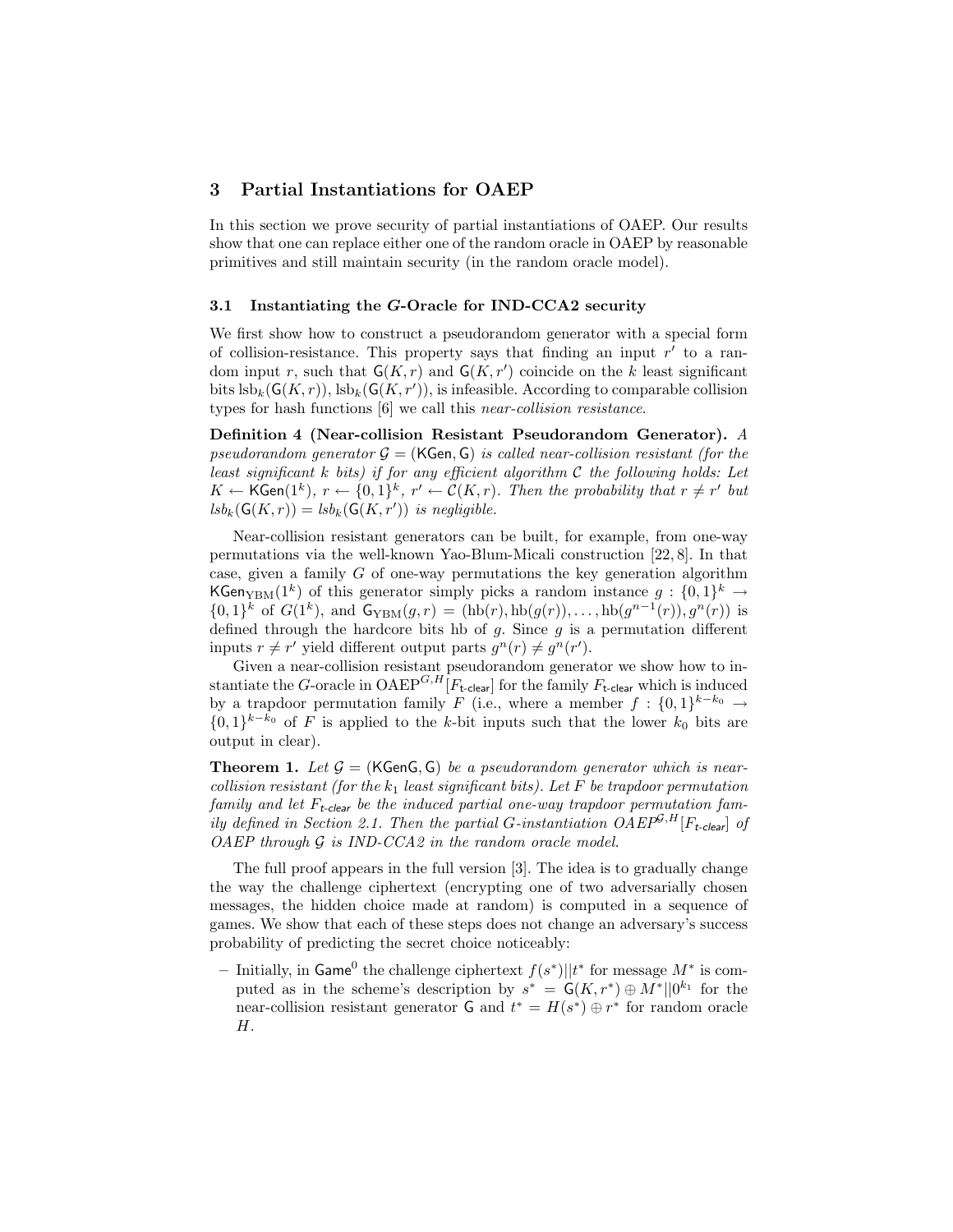- − In Game<sup>1</sup> the ciphertext is now computed by setting  $s^* = G(K, r^*) \oplus M^* || 0^{k_1}$ as before, but letting  $t^* = \omega \oplus r^*$  for a random  $\omega$  which is independent of  $H(s^*)$ . Because H is a random oracle this will not affect the adversary's success probability, except for the rare case that the adversary queries  $H$ about  $s^*$ .
- − In Game<sup>2</sup>, in a rather cosmetic change, we further substitute  $t^* = ω ⊕ r^*$ simply for  $t^* = \omega$ , making the *t*-part independent of the generator's preimage  $r^*$ .
- in Game<sup>3</sup> we use the pseudorandomness of generator G to replace  $s^*$  =  $\mathsf{G}(K,r^*)\oplus M^*||0^{k_1}$  by  $s^*=u\oplus M^*||0^{k_1}$  for a random u.

Since ciphertexts in the last game are distributed independently of the actual message security of the original scheme follows, after a careful analysis that decryption queries do not help; this is the step where we exploit that  $H$  is still a random oracle and that  $\mathcal G$  is near-collision resistant. Namely, the near-collision resistance prevents an adversary from transforming the challenge ciphertext for values  $r^*$ ,  $s^*$  into a valid one for the same  $s^*$  but a different r; otherwise the least significant bits of  $s^* = \mathsf{G}(K,r^*) \oplus M^* || 0^{k_1} = \mathsf{G}(K,r) \oplus M || 0^{k_1}$  would not coincide and the derived ciphertext would be invalid with high probability. Given this, the adversary must always use a "fresh" value s when submitting a ciphertext to the decryption oracle, and must have queried the random oracle  $H$  about s before (or else the ciphertext is most likely invalid). But then the adversary already "knows"  $r = t \oplus H(s)$  —recall that for  $F_{t-\text{clear}}$  the t-part is included in clear in ciphertexts— and therefore "knows" the (padded) message  $M||z = s \oplus G(K, r)$  encapsulated in the ciphertext.

### 3.2 Instantiating the H-Oracle

To instantiate the H-oracle we introduce the notion of a non-malleable pseudorandom generator. For such a pseudorandom generator it should be infeasible to find for a given image  $y^* = H_K(s^*)$  of a random  $s^*$  a different image  $y = H_K(s)$  of a related value s, where the corresponding efficient relation  $R(s^*, s)$  must be determined *before* seeing K and  $y^*$ <sup>5</sup>. More precisely, we formalize non-malleability of a pseudorandom generator by the indistinguishability of two experiments. For any adversary  $\mathcal B$  it should not matter whether  $\mathcal B$  is given  $f(s^*)$ ,  $y^* = H_K(s^*)$  or  $f(s^*)$ ,  $y' = H_K(s')$  for an independent s' instead: the probability that B outputs  $f(s)$  and  $y = H_K(s)$  such that s is related to s<sup>\*</sup> via relation R should be roughly the same in both cases.<sup>6</sup>

<sup>5</sup> We are thankful to the people from the Ecrypt network for pointing out that a possibly stronger definition for adaptively chosen relations allows trivial relations over the images and cannot be satisfied.

<sup>6</sup> Adding the image under the trapdoor permutation uniquely determines the preimage of the pseudorandom generator's output and enables us to specify  $R(s^*, s)$ via the pre-images. Since this also bundles the security of the trapdoor permutation and the generator, Brown's recent impossibility result about security reductions for OAEP [2] does not apply.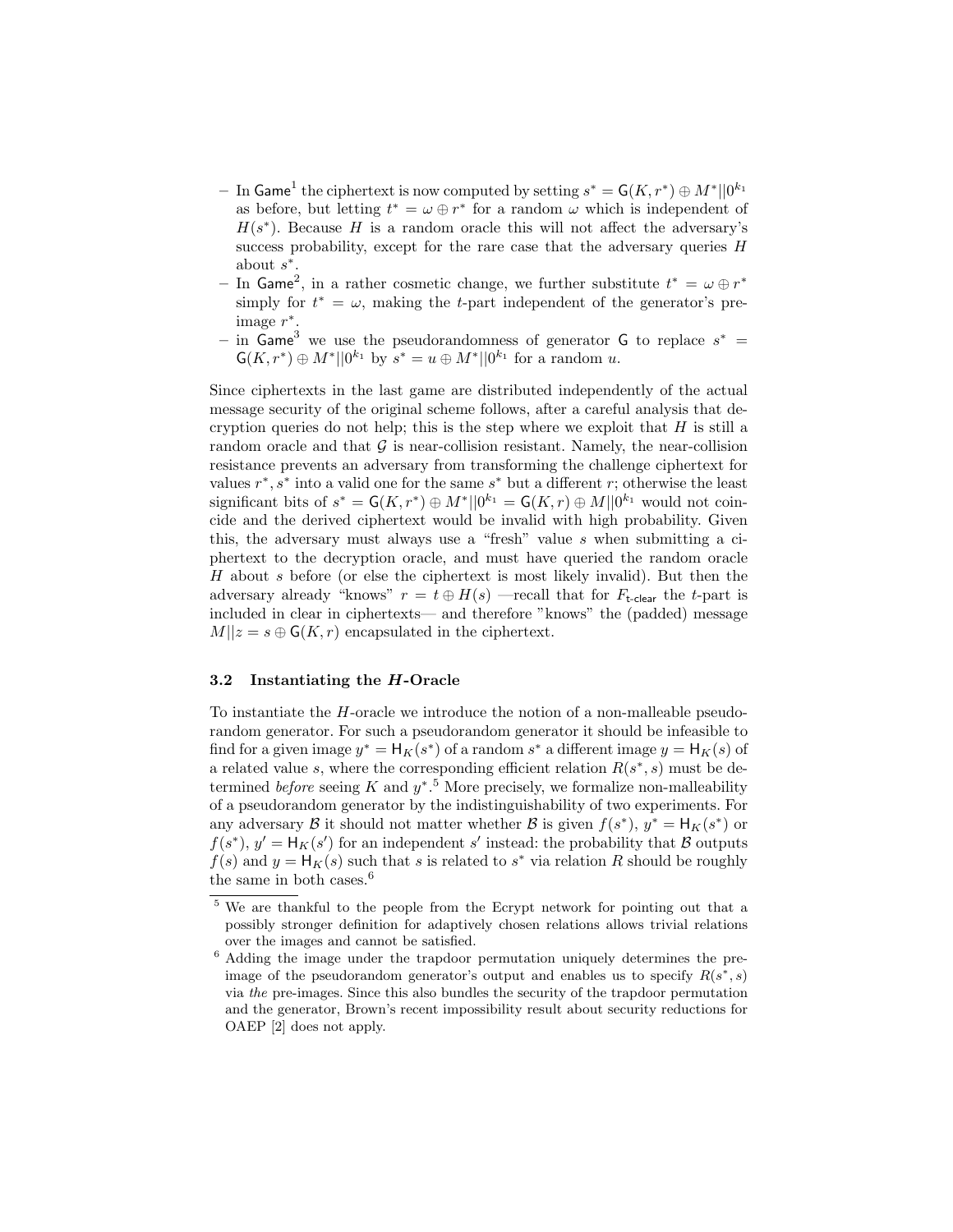Definition 5 (Non-Malleable Pseudorandom Generator). Assume  $\mathcal{H} =$ (KGenH, H) is a pseudorandom generator (which is pseudorandom with respect to hint(x) =  $(f, f(x))$  for  $(f, f^{-1}) \leftarrow F(1^k)$  from the trapdoor function family F). Then  $H$  is called non-malleable with respect to hint if for any efficient algorithm B and any efficient relation R the following random variables  $\text{Exp}_{\mathcal{H},\mathcal{B},F,R}^{nm-cma-1}(k)$ ,  $\text{Exp}_{\mathcal{H},\mathcal{B},F,R}^{nm-cma-0}(k)$  are computationally indistinguishable, where the experiments are defined as follows.

| ${\bm Experiment ~{\rm Exp}_{\mathcal{G},\mathcal{B},F,R}^{nm\text{-}cpa\text{-}1}(k)}$ | $ \textit{Experiment}~\text{Exp}_{\mathcal{G}, \mathcal{B}, F.R}^{nm\text{-}cpa\text{-}0}(k) $ |
|-----------------------------------------------------------------------------------------|------------------------------------------------------------------------------------------------|
| $K \stackrel{\hspace{0.1em}\mathsf{\scriptscriptstyle\$}}{\leftarrow}$ KGenH $(1^k)$    | $K \stackrel{\hspace{0.1em}\mathsf{\scriptscriptstyle\$}}{\leftarrow}$ KGenH $(1^k)$           |
| $(f, f^{-1}) \stackrel{\$}{\leftarrow} F$                                               | $(f, f^{-1}) \stackrel{\$}{\leftarrow} F$                                                      |
| $s^* \stackrel{\$}{\leftarrow} \{0,1\}^k$                                               | $s^* \stackrel{\$}{\leftarrow} \{0,1\}^k$ ; $s' \stackrel{\$}{\leftarrow} \{0,1\}^k$           |
| $y^* \stackrel{\$}{\leftarrow} \mathsf{H}_K(s^*)$                                       | $y' \stackrel{\hspace{0.1em}\mathsf{\scriptscriptstyle\$}}{\leftarrow} \mathsf{H}_K(s')$       |
| $(z, y) \stackrel{\$}{\leftarrow} \mathcal{B}(K, f, f(s^*), y^*)$                       | $(z, y) \stackrel{\$}{\leftarrow} \mathcal{B}(K, f, f(s^*), y')$                               |
| $s \leftarrow f^{-1}(z)$                                                                | $s \leftarrow f^{-1}(z)$                                                                       |
| $Return 1$ iff                                                                          | Return 1 iff                                                                                   |
| $R(s^*,s) \wedge H_K(s) = y \wedge s^* \neq s$                                          | $R(s^*,s) \wedge H_K(s) = y \wedge s^* \neq s$                                                 |

Given a non-malleable pseudorandom generator we can prove NM-CPA security of the partial H-instantiation of OAEP, under the restriction that the adversarial chosen message distribution and relation are defined at the beginning of the attack via  $(M, R, \text{state}) \leftarrow \mathcal{A}(1^k)$  and thus depend only the security parameter. This relaxed notion still implies for example IND-CPA security (but for messages picked independently of the public key), is still incomparable to IND-CCA1 security, and also thwarts Bleichenbacher's attack. We call such schemes NM-CPA for pre-defined message distributions and relations.

**Theorem 2.** Let F be a trapdoor permutation family and let  $F_{t-\text{clear}}$  be the induced partial one-way trapdoor permutation family. Let  $\mathcal{H} = (KGenH, H)$  be a pseudorandom generator (with respect to  $\text{hint}(x) = (f, f(x))$  for  $(f, f^{-1}) \leftarrow$  $F(1^k)$ ). Assume further that H is non-malleable with respect to hint. Then the partial H-instantiation  $OAEP^{G,H}[F_{t-\text{clear}}]$  through H is NM-CPA for pre-defined message distributions and relations in the random oracle model.

The proof idea is as follows. Assume that an attacker, given a ciphertext for some values  $r^*$ ,  $s^*$  (which uniquely define the message in a ciphertext), tries to prepare a related ciphertext for some value  $r \neq r^*$ , without having queried random oracle G about  $r$  before. Then such a ciphertext is most likely invalid because with overwhelming probability the least significant bits of  $s \oplus G(r)$  are not zero. Else, if  $r = r^*$ , then we must have  $f(s) \neq f(s^*)$  and  $s \neq s^*$ , since the adversarial ciphertext must be different for a successful attack. But then the values  $H(K, s^*)$  and  $H(K, s)$  for different pre-images must be related via the ciphertext's relation, contradicting the non-malleability of the generator H. In any other case, if  $r \neq r^*$  and r is among the queries to G, the random value  $G(r^*)$  is independent of  $G(r)$ . So must be the messages  $M^*||0^{k_1} = s^* \oplus G(r^*)$ and  $M||0^{k_1} = s \oplus G(r)$ , as required for non-malleability. Details can be found in the full version [3].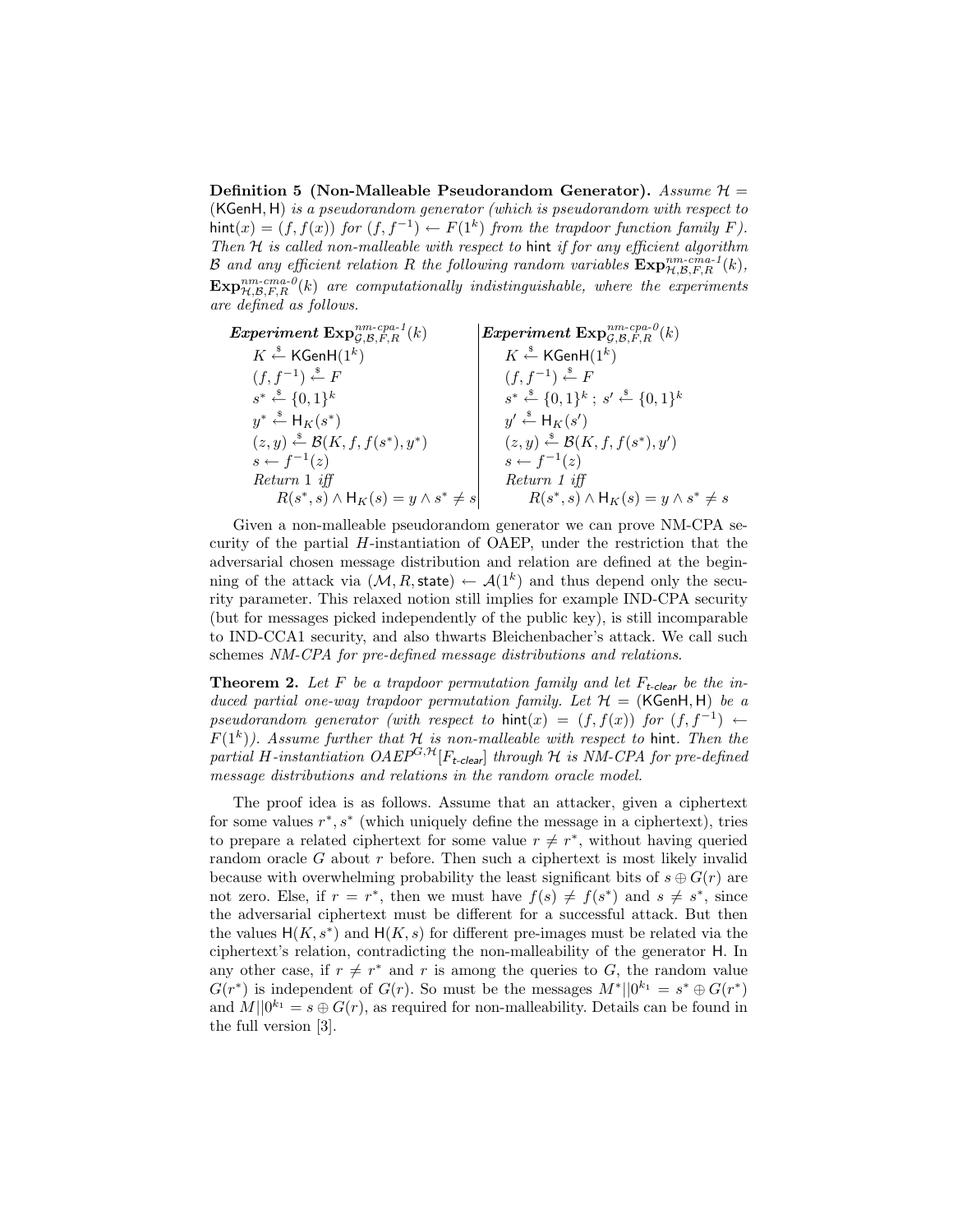Replacing the H-oracle without violating IND-CCA2 security is more ambitious and we require a very strong assumption on the pseudorandom generator, called non-malleability under chosen-image attacks (where the adversary can also make inversion queries to the trapdoor pseudorandom generator). Since any pseudorandom generator with this property is already close to a chosenciphertext secure encryption scheme, we rather see this as an indication that a partial instantiation might be possible and that separation results as [12, 19, 20, 1, 17, 21, 9, 14] seem to be hard to find. The formal treatment of the following and the proof appear in the full version [10].

**Theorem 3.** Let F be trapdoor permutation family and let  $F_{t-\text{clear}}$  be the induced partial one-way trapdoor permutation family defined in Section 2.1. Let  $\mathcal{H} =$ (KGenH, H,TdH) be a trapdoor pseudorandom generator which is non-malleable under chosen-image attacks (with respect to  $\text{hint}(x) = (f, f(x))$  for  $(f, f^{-1})$  ←  $F_{t\text{-clear}}(1^k)$ ). Then the partial H-instantiation  $OAEP^{G,\mathcal{H}}[F_{t\text{-clear}}]$  through H is IND-CCA2 in the random oracle model.

### 4 Full Instantiation for OAEP

In this section we prove that there exists a full instantiation of  $OAEP_{\text{lsb||t-clear}}$ which is secure in the sense of \$NM-CPA in the standard model, implying for example that the scheme is OW-CPA. Recall that in  $OAEP_{\text{lsb}||\text{t-clear}}$  we write  $s||\gamma = G(s) \oplus M||0^{k_1}$  instead of s to name the least significant bits explicitly.

To prove our result we need a near-collision resistant trapdoor pseudorandom generator, i.e., which combines near-collision resistance with the trapdoor property. Such generators can be easily built by using again the Blum-Micali-Yao generator, but this time by deploying a trapdoor permutation  $g$  instead of a one-way permutation, i.e., the generator's output for random  $r$  is given by  $\mathsf{G}_{YBM}(g,r) = (\text{hb}(r), \text{hb}(g(r)), \ldots, \text{hb}(g^{n-1}(r)), g^{n}(r)).$  Letting  $K^{-1}$  contain the trapdoor information  $g^{-1}$  algorithm **TdG** can easily invert the  $k_1$  least significant bits  $y$  of the output to recover a pre-image  $r$ .

To be precise we make use of two additional, specific properties of the Blum-Micali-Yao generator. First, we assume that recovering a pre-image is possible given the  $k_1$  least significant bits only, i.e., without seeing the remaining part of the image. To simplify the proof we furthermore presume that the  $k_1$  least significant bits of the generator's output are statistically close to uniform (over the choice of the seed).<sup>7</sup> We simply refer to generators with the above properties as a near-collision resistant trapdoor pseudorandom generator (for the least significant k bits).

**Theorem 4.** Let F be trapdoor permutation family and let  $F_{\text{lsb}||t-\text{clear}}$  be the induced partial one-way trapdoor permutation family. Let  $\mathcal{G} = (KGenG, G)$  be a

<sup>7</sup> It is easy to adapt the proof to the more general case of arbitrary distributions of the least significant bits, as long as they support extraction. But this would also require to change the definition of the non-malleable pseudorandom generator  $G_{KG}(s||\gamma)$  to support arbitrary distributions on the  $\gamma$ -part.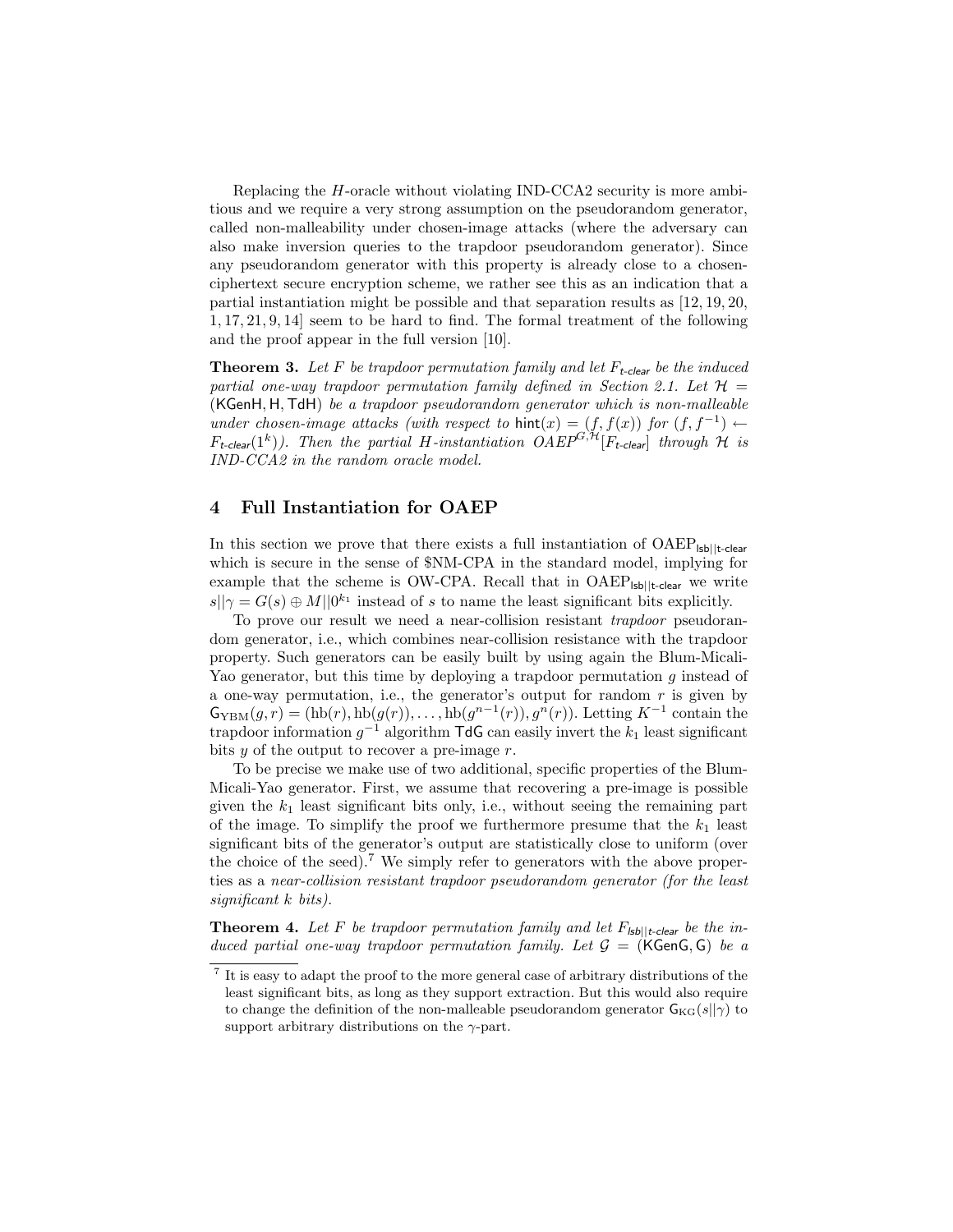near-collision resistant trapdoor pseudorandom generator (for the  $k_1$  least significant bits). Let  $H = (KGenH, H)$  be a generator which is pseudorandom and non-malleable with respect to  $\text{hint}(s||\gamma) = (f, f(s)||\gamma)$  for  $(f, f^{-1}) \leftarrow F(1^k)$ . Then the full instantiation  $OAEP^{\mathcal{G},\mathcal{H}}[F_{\text{lsb}||t-\text{clear}}]$  through  $\mathcal G$  and  $\mathcal H$  is \$NM-CPA.

The proof appears in the full version [10]. The basic idea is similar to the one of NM-CPA security for the partial  $H$ -instantiation. The important difference is that the randomness of the encrypted message M in a ciphertext  $f(s)||\gamma||t$ for  $s||\gamma = \mathsf{G}_K(r) \oplus M||0^{k_1}$  helps to overcome otherwise existing "circular" dependencies between  $\mathcal G$  and  $\mathcal H$  in the computations of ciphertexts (which, in the partial instantiation case, do not occur due to the fact that G is a random oracle).

### 5 Hybrid Encryption from \$NM-CPA Schemes

We show that a public-key scheme which is secure in the sense of \$NM-CPA (i.e., for pre-defined relations), together with an IND-CCA2 secure symmetric scheme suffices to build a NM-CPA secure hybrid scheme in the random oracle model (i.e., even for adaptively chosen message distributions and relations).

Construction 1. Let  $AS = (EK_{asym}, \mathcal{E}_{asym}, \mathcal{D}_{asym})$  be an asymmetric encryption scheme and let  $SS = (EK_{sym}, \mathcal{E}_{sym}, \mathcal{D}_{sym})$  be a symmetric encryption scheme. Let  $G$  be a hash function mapping  $k$ -bit strings into the key space of the symmetric scheme. Then the hybrid encryption scheme  $AS' = (EK'_{asym}, \mathcal{E}'_{asym}, \mathcal{D}'_{asym})$  is defined as follows.

- $-$  The key generation algorithm  $\mathcal{EK}'_{asym}(1^k)$  outputs a key pair  $(\textup{sk}, \textup{pk}) \overset{\hspace{0.1em}s}{\leftarrow}$  $\mathcal{EK}_{asym}(1^k).$
- The encryption algorithm  $\mathcal{E}'_{asym}$  on input pk, M picks  $r \stackrel{\$}{\leftarrow} \{0,1\}^k$ , computes  $C_{asym} \stackrel{\text{s}}{\leftarrow} \mathcal{E}_{asym}(pk, r), C_{sym} \stackrel{\text{s}}{\leftarrow} \mathcal{E}_{sym}(G(r), M)$  and returns  $(C_{asym}, C_{sym})$ .  $-$  The decryption algorithm  $\mathcal{D}_{asym}'$  on input  $(C_{asym}, C_{sym})$  and sk computes  $r \leftarrow \mathcal{D}_{asym}(sk, C_{asym}), M \leftarrow \mathcal{D}_{sym}(G(r), C_{sym})$  and returns M.

**Theorem 5.** Let  $AS = (EK_{asym}, \mathcal{E}_{asym}, \mathcal{D}_{asym})$  be an asymmetric encryption scheme which is \$NM-CPA. Let  $SS = (\mathcal{EK}_{sym}, \mathcal{E}_{sym}, \mathcal{D}_{sym})$  be an IND-CCA2 symmetric encryption scheme. Let G be a hash function and assume  $AS' =$  $(\mathcal{EK}_{asym}', \mathcal{E}_{asym}', \mathcal{D}_{asym}')$  is the hybrid encryption scheme defined according to  $Construction$  1. Then  $AS'$  is NM-CPA secure in the random oracle model.

The proof is in the full version [10] and actually shows that the scheme is NM-CPA with respect to the stronger notion where the adversary outputs a sequence  $\mathbf{C} = (C_1, \ldots, C_m)$  of ciphertexts and the success is measured according to  $R(M^*, M)$  for  $M = (M_1, ..., M_m)$ .

# Acknowledgments

We thank the anonymous reviewers for comments. Part of the work done while both authors were visiting Centre de Recerca Matematica (CRM) and Technical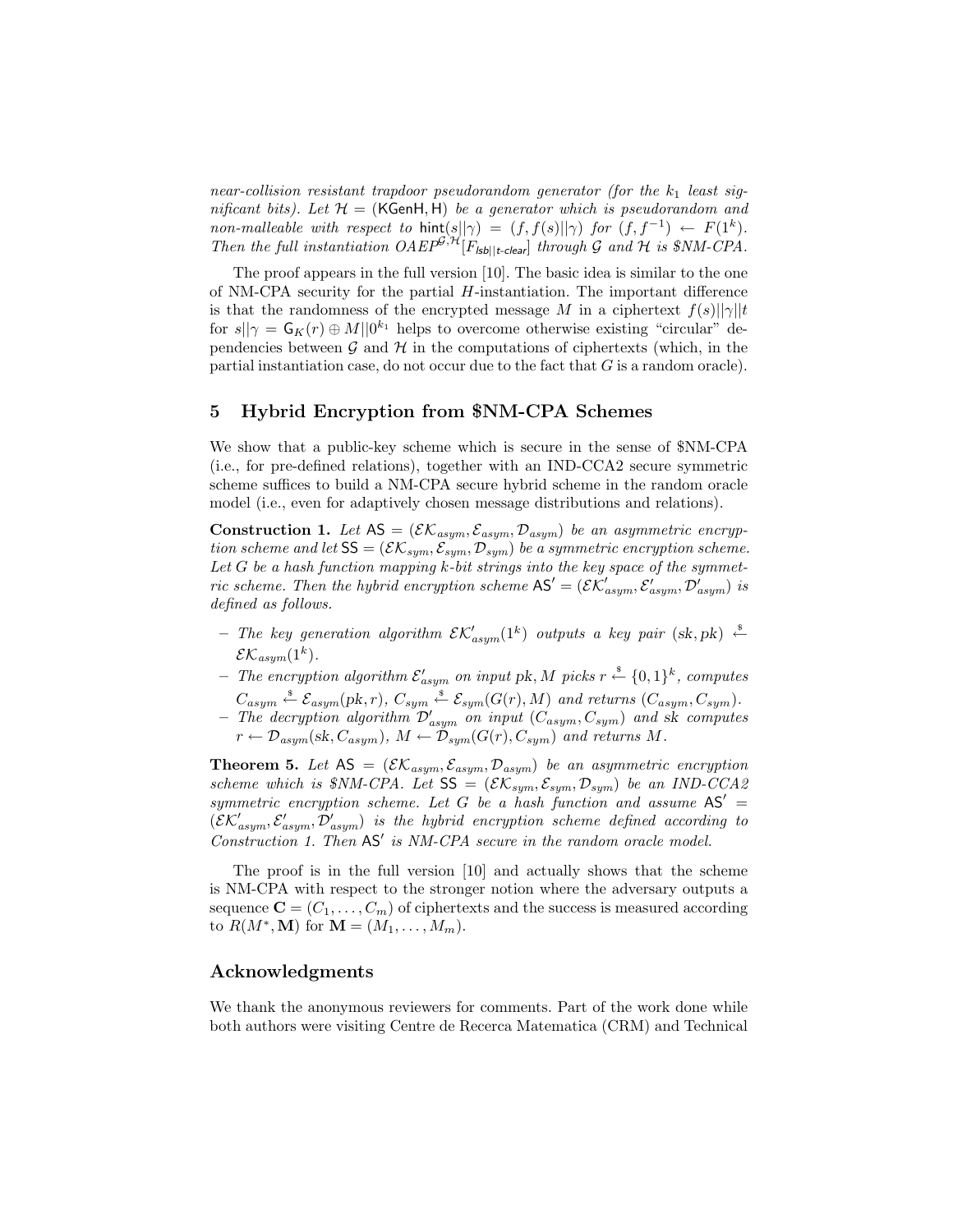University of Catalonia (UPC), Barcelona, Spain, whose support is highly appreciated. The second author was also supported by the Emmy Noether Program Fi 940/2-1 of the German Research Foundation (DFG).

# References

- 1. M. Bellare, A. Boldyreva and A. Palacio. An uninstantiable random-oracle-model scheme for a hybrid-encryption problem. In Eurocrypt 2004, Volume 3027 of LNCS, pp. 171–188. Springer-Verlag, 2004.
- 2. D. R. L. Brown. Unprovable Security of RSA-OAEP in the Standard Model. Cryptology ePrint Archive, Report 2006/223, 2006.
- 3. M. Bellare, A. Desai, D. Pointcheval and P. Rogaway. Relations Among Notions of Security for Public-Key Encryption Schemes. In CRYPTO '98, Volume 1462 of LNCS, pp. 26–45. Springer-Verlag, 1998.
- 4. M. Bellare and P. Rogaway. Random oracles are practical: a paradigm for designing efficient protocols. In CCS '93, pp. 62–73. ACM, 1993.
- 5. M. Bellare and P. Rogaway. Optimal asymmetric encryption how to encrypt with RSA. In *Eurocrypt* '94, Volume 950 of of *LNCS*, pp. 92–111. Springer-Verlag, 1995.
- 6. E. Biham and R. Chen. Near-Collisions of SHA-0. In CRYPTO' 2004, Volume 3152 of LNCS, pp. 290–305. Springer-Verlag, 2004.
- 7. D. Bleichenbacher. Chosen Ciphertext Attacks Against Protocols Based on the RSA Encryption Standard PKCS #1. In CRYPTO '98, Volume 1462 of LNCS, pp. 1–12. Springer-Verlag, 1998.
- 8. M. Blum and S. Micali. How to generate cryptographically strong sequences of pseudorandom bits. Journal on Computing, Volume 13, pp. 850–864, SIAM, 1984.
- 9. A. Boldyreva and M. Fischlin. Analysis of random-oracle instantiation scenarios for OAEP and other practical schemes. In CRYPTO 2005, Volume 3621 of LNCS, pp. 412–429. Springer-Verlag, 2005.
- 10. A. Boldyreva and M. Fischlin. On the Security of OAEP. Full version of this paper, available from the authors' homepages. 2006.
- 11. R. Canetti. Towards realizing random oracles: Hash functions that hide all partial information. In CRYPTO '97, Volume 1294 of LNCS. pp. 455–469. Springer-Verlag, 1997.
- 12. R. Canetti, O. Goldreich and S. Halevi. The random oracle methodology, revisited. In STOC '98, pp. 209–218. ACM, 1998.
- 13. R. Canetti, D. Micciancio and O. Reingold. Perfectly one-way probabilistic hash functions. In STOC '98, pp. 131–140. ACM, 1998.
- 14. Y. Dodis, R. Oliveira, and K. Pietrzak. On the generic insecurity of full-domain hash. In CRYPTO 2005, Volume 3621 of LNCS, pp. 449–466. Springer-Verlag, 2005.
- 15. D. Dolev, C. Dwork and M. Naor. Non-malleable cryptography. Journal on Computing, Vol. 30(2), pp. 391–437. SIAM, 2000.
- 16. E. Fujisaki, T. Okamoto, D. Pointcheval and J. Stern. RSA-OAEP is secure under the RSA assumption. In CRYPTO 2001, volume 2139 of LNCS, pp. 260–274. Springer-Verlag, 2001.
- 17. S. Goldwasser and Y. T. Kalai. On the (in)security of the Fiat-Shamir paradigm. In FOCS 2003. IEEE, 2003.